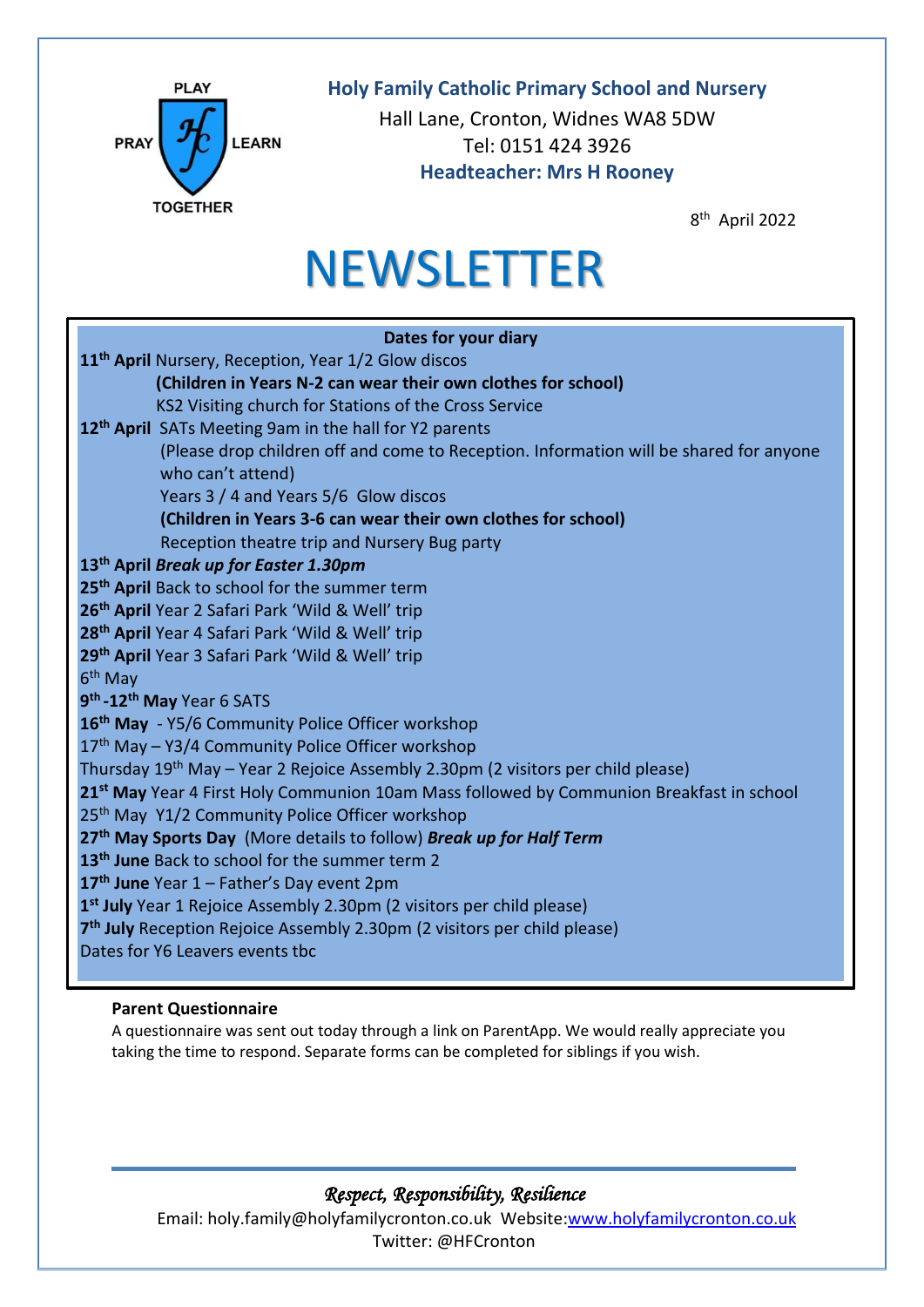## **Book looks**

Thank you for coming into school this week to view the children's work. It was wonderful to see the children proudly sharing their books with you all and hear the buzz of excitement in the classrooms.

## **PTA Glow Discos**

**Monday 11th April** 

#### **Children in N-Y2 can wear their own clothes for school (even if they aren't staying for the disco)** Nursery/Reception: 2.30pm until 3.30pm

Year 1/Year 2: 3:45pm until 4.45pm (Children can stay in school from home time until the disco)

#### **Tuesday 12th April**

## **Children in Y3-6 can wear their own clothes for school (even if they aren't staying for the disco)** Year 3/Year 4: 2.30pm until 3.30pm

Year 5/Year 6: 3.45pm until 4.45pm (Children can stay in school from home time until the disco)

A price list will be posted on ParentApp with the items that will be sold at the disco: sweets, face paints, tattoos, glow sticks, decorations, LED rings, light up glasses. All spending money should be sent in to school in an envelope clearly labelled with your child's name and class. Thank you.



## **Year 4 First Confessions**

Congratulations to the children who celebrated the Sacrament of Reconciliation at Holy Family church this week. We are all very proud of how you behaved in church and the reverence you showed both in preparations and during the special services that were held this week. Thank you to all the parents involved for your support.



# *Respect, Responsibility, Resilience*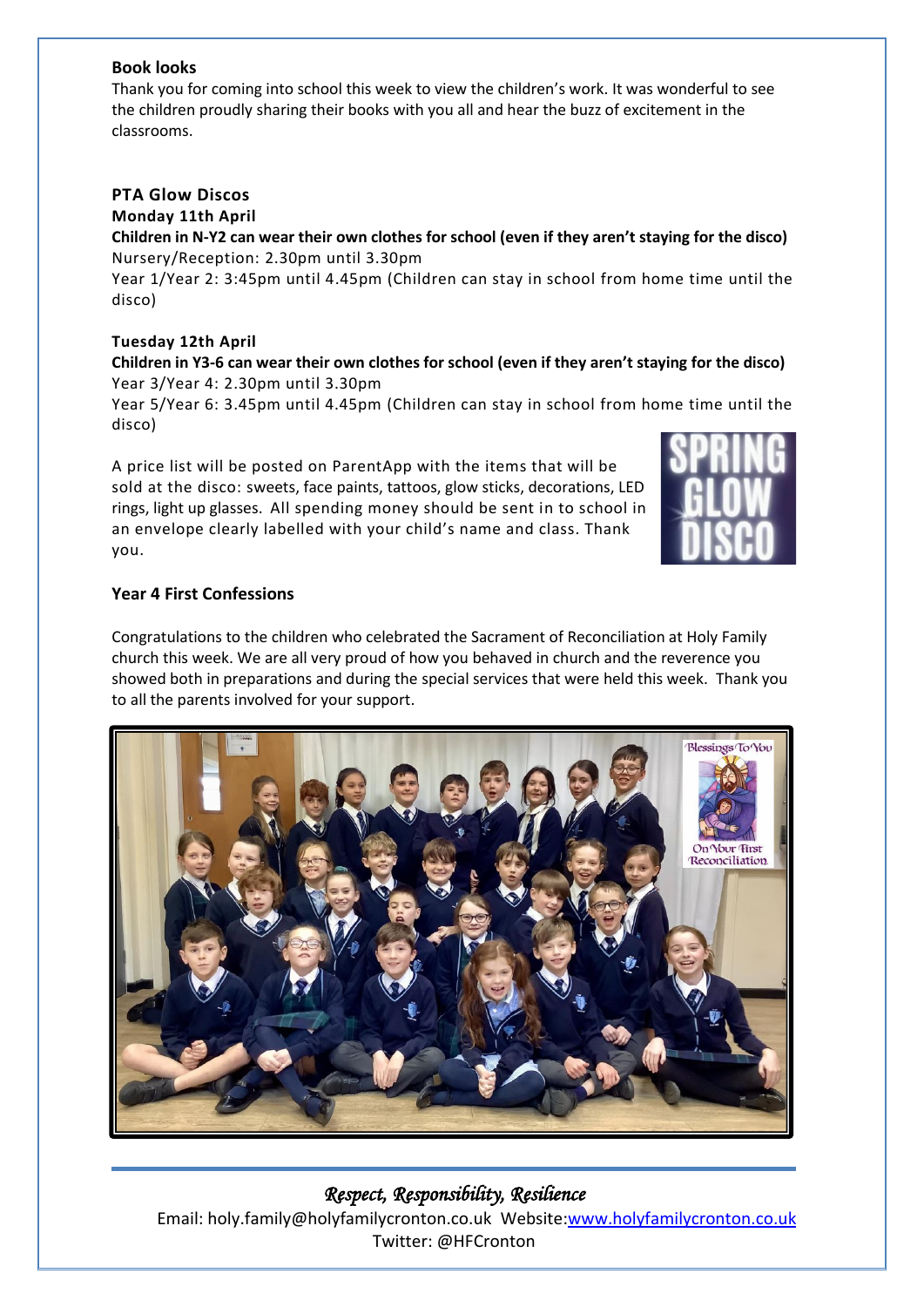## **Breakfast and After School Club Staff Vacancy**

We have a vacancy for a Clubhouse Assistant. The hours are 7.30am – 8.45 am and from 3.15 – 5.15pm. Applicants may apply for both or just one position. Please see details on our website: <https://holyfamilycronton.co.uk/about-us/job-vacancies/>

#### **Easter Trail**

The PTA have been working hard to organise a treasure hunt around Cronton for families to take part in during the Easter holidays. Keep an eye on ParentApp for more details before we break up for Easter.



#### **Summer Uniform**

#### **After the Easter break children may wear the summer uniform:**

- Blue gingham dress/playsuit
- White polo shirt (with or without school logo) or white shirt and tie
- Grey shorts or school skirt/pinafore
- Sensible black footwear (no trainers)

Please check that all uniform is clearly labelled before the start of the new term.

With high hopes for sunny weather ahead, please can we request on hot days that children bring a cap/sun hat and have a high factor sun cream applied before they come to school. Thank you.

## **Origami with Sophie**

The cranes installation will be temporarily rehoused in Victoria Park for a few weeks from 16<sup>th</sup> April. We would love our families to visit over the Easter break and see the installation many of you have lovingly contributed to. Although opening times are limited, the cranes can be viewed through the windows of the glasshouse at any time. If we hear of any more confirmed dates for opening times we will let you know.



# *Respect, Responsibility, Resilience*